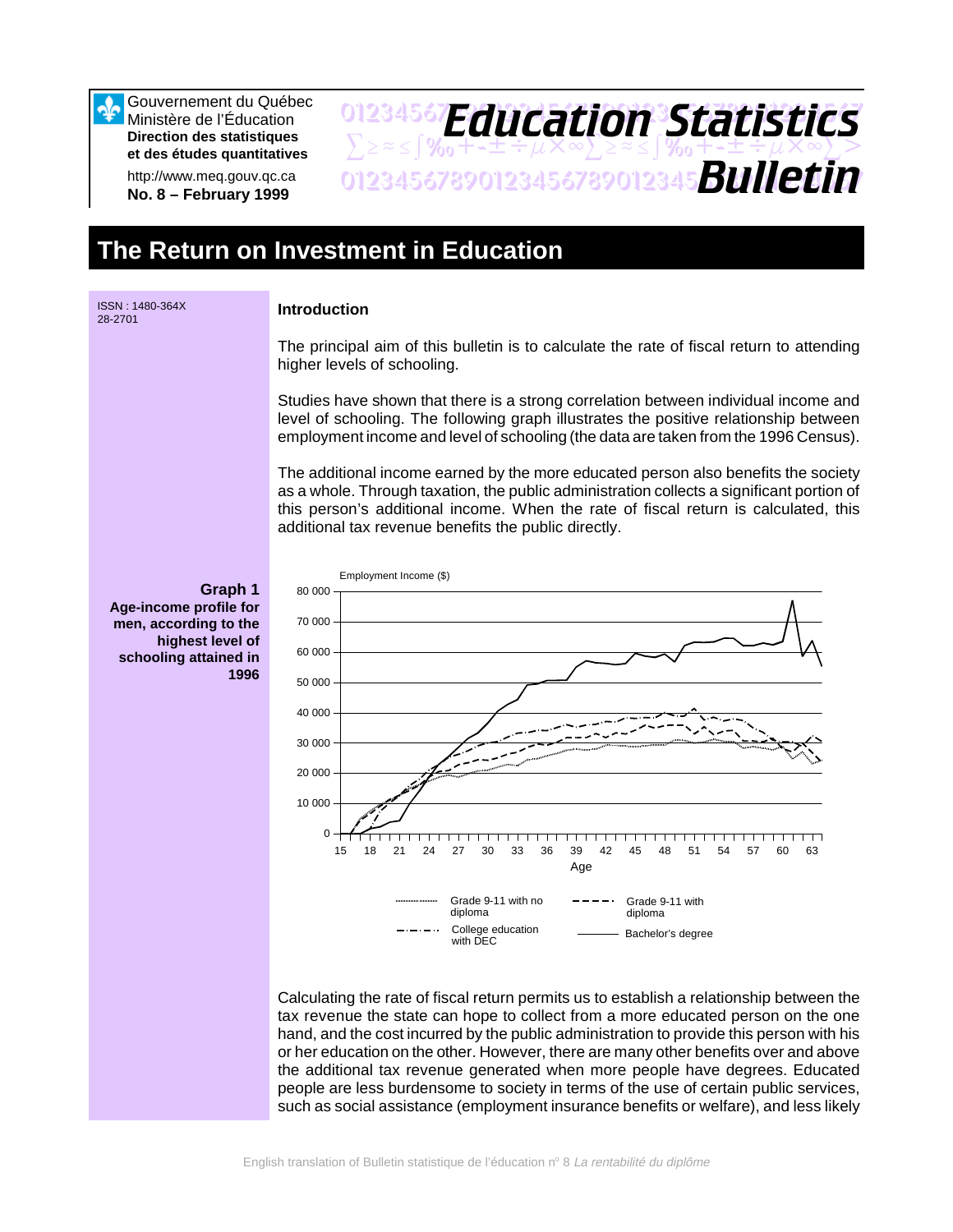to commit criminal offences, hence to incur costs related to criminality. In addition, it can be shown that there is a positive relationship between level of schooling and the health status of those considered.

This bulletin updates the results of a study published in October 1991. In fact, only part of the methodology used to calculate the rate of fiscal return is presented here. Those interested in finding out more about the methodology as a whole or the definition of certain concepts are invited to consult the following document: La rentabilité du diplôme.<sup>1</sup>

#### **The Taxation Benefits**

Hence, through taxation, the public administration collects a significant portion of the more educated person's additional income. To quantify this, it is possible to estimate the total amount of taxes and income taxes paid by a hypothetical person with a given level of schooling, who, during his or her active life, obtained an income stream identical to that observed in data from the 1996 Census (based on income in 1995). The hypothetical person's level of schooling is then varied and comparisons are drawn between the total amount of taxes and income taxes paid, according to the level of schooling (see Table 1).

| Table 1<br>Total amount of taxes<br>and income taxes paid<br>by a hypothetical<br>person $($ \$) | Highest level of schooling                           | Men       | Women   | Together |
|--------------------------------------------------------------------------------------------------|------------------------------------------------------|-----------|---------|----------|
|                                                                                                  | Grade 9-11 with no Secondary<br>School Diploma (SSD) | 406 465   | 173 648 | 309 275  |
|                                                                                                  | Secondary education with SSD                         | 507 316   | 233 573 | 361 953  |
|                                                                                                  | College education with diploma<br>(DEC)              | 613 563   | 313779  | 460 083  |
|                                                                                                  | University education with bachelor's<br>degree       | 1 241 593 | 578 046 | 914 123  |

Based on tax revenue alone, it is clear that the highest possible level of schooling is of considerable benefit to the state. If we compare the category "Grade 9-11 with no SSD" with the category "Secondary education with diploma," we see that a man who earned an SSD generated \$100 851 more in tax revenue (\$59 925 for women). Among college graduates, men generated \$106 247 more than secondary school graduates, and women, \$80 206.

As expected, individuals with university degrees rated highest on the taxable-income scale. On average, male university graduates generated \$628 030 more in tax revenue than college graduates (\$264 267 for women).

One must realize, however, that for the public administration, the added taxation benefits of higher education represent a deferred return on investment spread out over a number of years. In deciding whether an investment is justified, the question of when it can be expected to yield a return is key: sooner is better than later. The more time it takes for an investment to yield a return, the less that return is valued in the present.

<sup>1.</sup> Marius Demers. La rentabilité du diplôme, Direction des études économiques et démographiques (Québec: Ministère de l'Éducation du Québec, October 1991).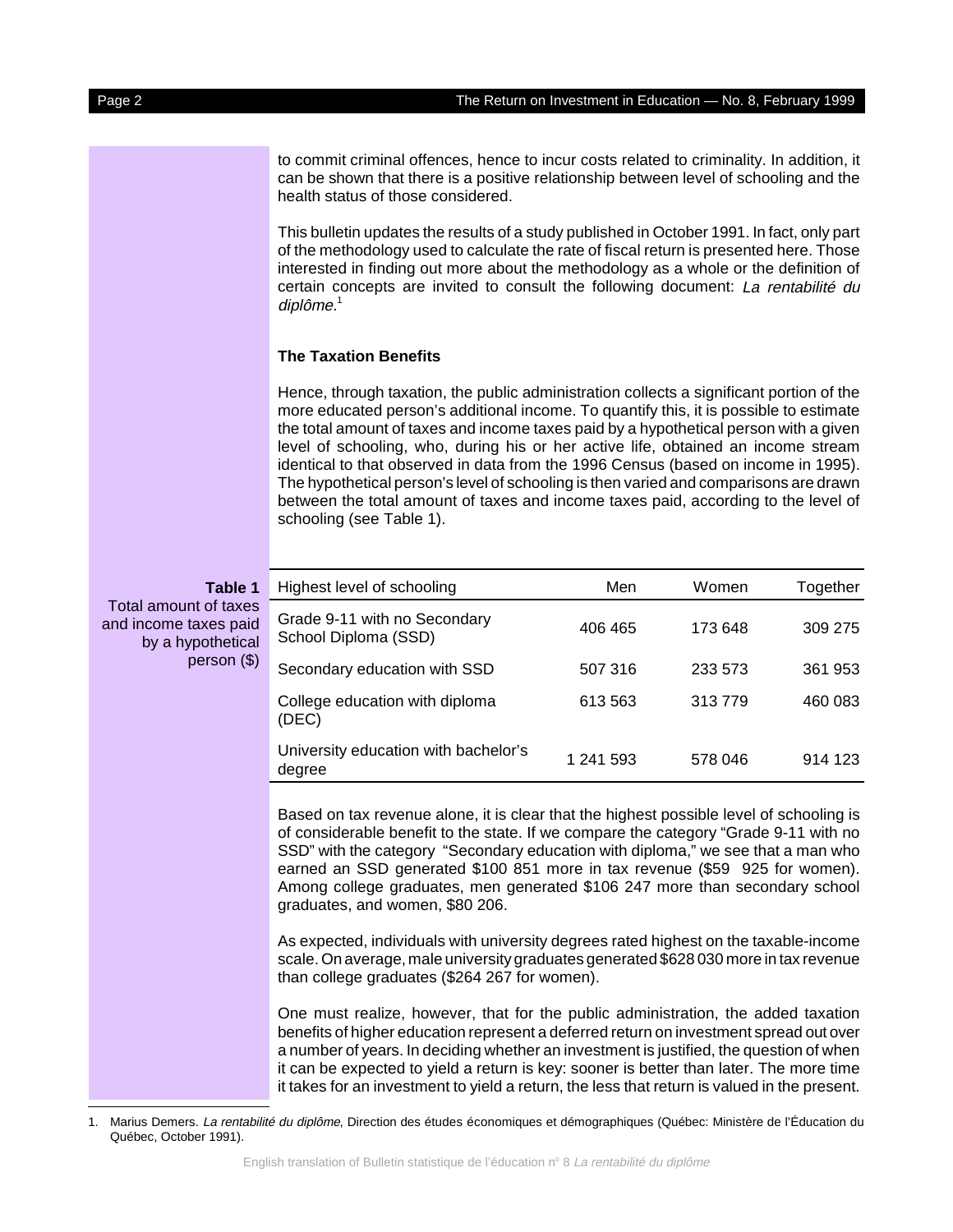This is also taken into account when the rate of fiscal return is calculated.

Otherwise, the basic data used to estimate the tax benefits must be readjusted to account for a number of factors: the expected increase in employment income since the 1996 Census. Because Census data are "static" (like a photograph taken at a precise moment in time), they have to be adjusted to allow for future increases in the real productivity of the economy.

Data are also adjusted to account for the possibility that the State, in certain cases, may not collect the expected tax revenue owing to the premature death of individuals considered.<sup>1</sup>

#### **The Public Cost of Education**

Here, the aim is to determine what the government invests when it helps a person with a given level of education attain a higher level of education. The following expenditures are considered here: the part of the cost of running educational institutions that is defrayed by the public administration, the expenditures incurred in managing ministries<sup>2</sup> and supporting the loans and bursaries program, and losses in government tax revenues.

The operating costs considered include all activities associated with education, management and complementary activities (transportation to and from school) as well as related expenses such as servicing the public debt. However, as mentioned previously, only the part of educational expenditures that is financed by government funds is considered here. The share of expenditures financed by tuition fees or any other source of private financing was not considered.

In addition, there are losses in government tax revenues resulting from the tax revenue foregone and the public cost of the various tax exemptions granted to students or their parents.

As regards the tax revenue foregone, consider that when a person with a given level of schooling decides to pursue his or her studies rather than seek gainful employment, that person accepts a decrease in potential earning capacity in the hope that increased earning power in the future will compensate for this loss. The government must also contend with a loss in tax revenue for the duration of the person's studies. Like government educational grants, this tax revenue foregone must be accounted for, since it too represents a public cost linked to higher education.

The tax revenue foregone is estimated by calculating the difference between the amount of taxes and income taxes a given person would have paid had he or she decided not to pursue his or her studies, and the amount of taxes and income taxes paid by that person as a student.<sup>3</sup>

Table 2 presents the total contribution made by the public administration in terms of costs incurred in providing a person with a given level of schooling with higher education. The levels of schooling considered are as follows:

<sup>1.</sup> To find out more about the adjustments made to the basic data, see La rentabilité du diplôme (op. cit.).

<sup>2.</sup> Current government expenditures on teachers' pension funds have been added to expenditures invested in managing ministries.

<sup>3.</sup> To find out more about the items factored into the costs of education, accounting methods and the sources of data, see La rentabilité du diplôme (op. cit.).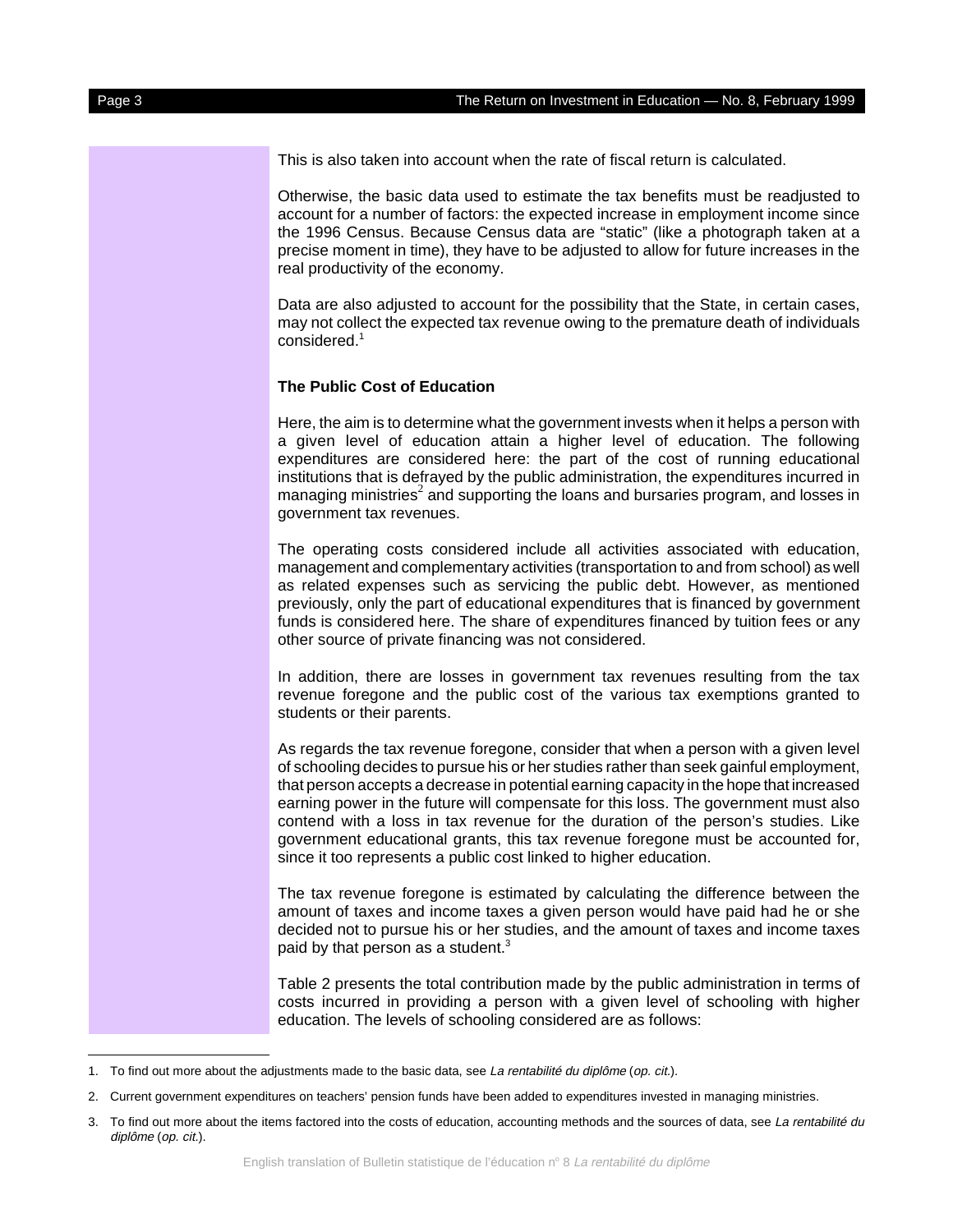Level 1 - Grade 9 to 11 with no Secondary School Diploma (SSD);

Level 2 - Secondary education with SSD;

Level 3 - College education with diploma (DEC);

Level 4 - University education with bachelor's degree.

**Table 2** Total contribution made by the public administration for education (\$)

|                                   | Loven Prinverbity education with pacholor o acqueol. |         |         |
|-----------------------------------|------------------------------------------------------|---------|---------|
|                                   | 1985-86                                              | 1990-91 | 1995-96 |
| Level $1 \longrightarrow$ Level 2 | 12 6 20                                              | 18817   | 18 101  |
| Level $2 \longrightarrow$ Level 3 | 19 932                                               | 29 453  | 32 689  |
| Level $3 \longrightarrow$ Level 4 | 33 216                                               | 47 086  | 46 471  |

A given person at Level 1 can be considered a dropout. In 1995-96, the public administration spent an estimated \$18 101 per person to help dropouts obtain their SSDs. The cost of putting SSD holders through college (DEC) is estimated at \$32 689 per person. Finally, the public share of the cost of financing one person's education from the college diploma through the bachelor's degree is \$46 471.

We observed a sharp increase in the public share of education costs between 1985 and 1990, whereas it remained relatively stable between 1990 and 1995. This was due in part to reduced inflation, but also to significant budget cutbacks in recent years.

## **The Rate of Fiscal Return**

The principal aim of calculating the costs and benefits of helping a person with a given level of education acquire a higher level of education is to establish a cost/benefit ratio that will serve as an indicator of the profitability of investments made in education.

One means of establishing a cost/benefit ratio is to determine the internal rate of return, which renders the current value of the stream of tax revenue equal to the public cost of education. Because of the calculation method used in the present study, the rate of fiscal return associated with a given degree is equivalent to a real interest rate obtained on an investment (nominal interest rate - inflation rate).

Table 3 presents the results obtained after the rate of fiscal return was calculated for a given person who graduated from one level of schooling to a higher level. The following levels of schooling were considered:

Level 1 - Grade 9 to 11 with no Secondary School Diploma (SSD);

Level 2 - Secondary education with SSD;

Level 3 - College education with diploma (DEC);

Level 4 - University education with bachelor's degree.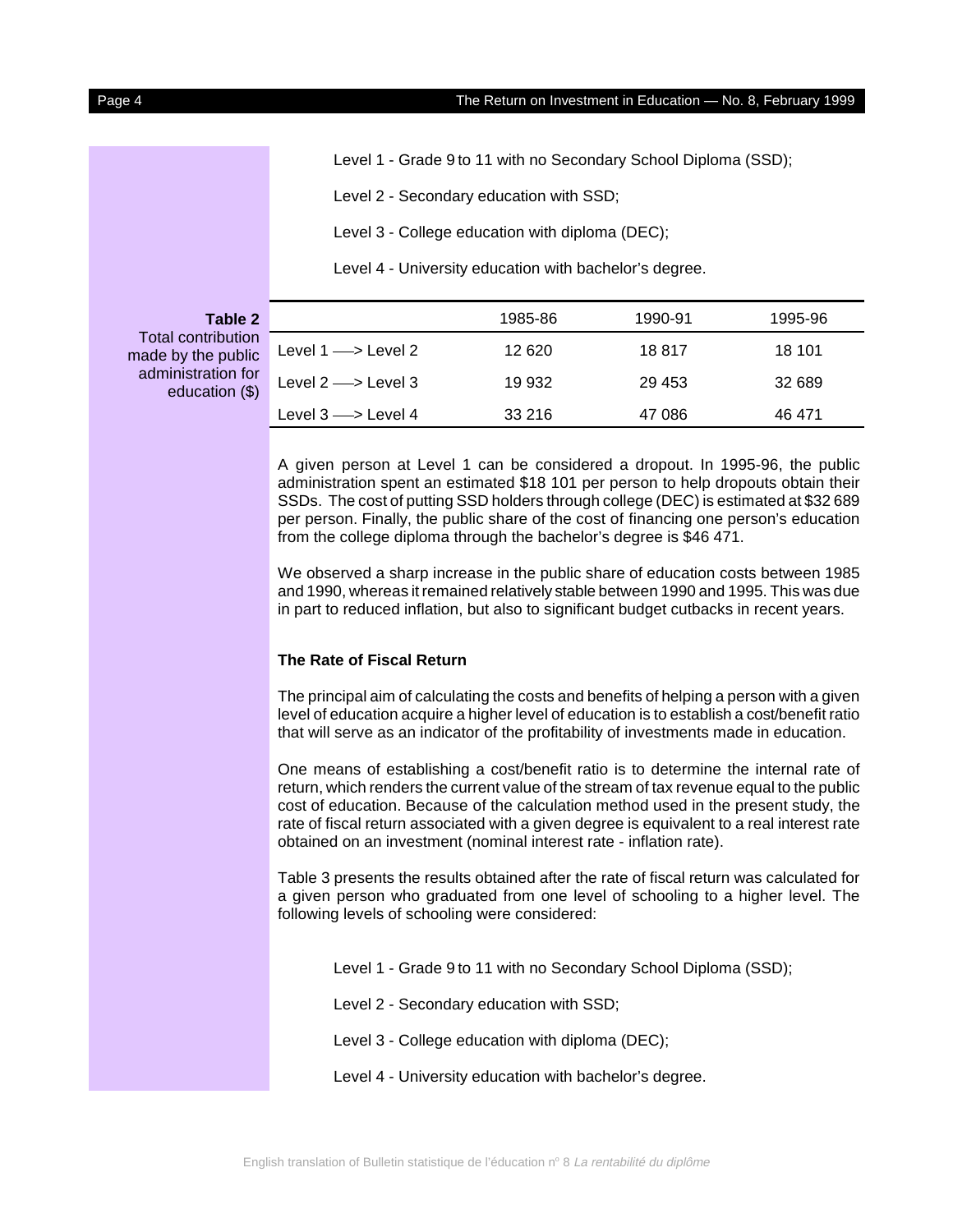| Table 3                         |                                   | 1985-86 | 1990-91 | 1995-96 |
|---------------------------------|-----------------------------------|---------|---------|---------|
| Rate of fiscal return<br>(in %) | Level $1 \longrightarrow$ Level 2 | 8.0     | 4.4     | 5.3     |
|                                 | Level $2 \longrightarrow$ Level 3 | 8.1     | 5.0     | 5.4     |
|                                 | Level $3 \longrightarrow$ Level 4 | 11.0    | 8.7     | 10.5    |

As previously indicated, a given person at Level 1 can be considered a dropout. The rate of fiscal return the state could hope to gain by investing in helping this person obtain an SSD was 5.3% for 1995-96. Given that this is a real rate of return, society benefits when a person completes his or her secondary education and obtains an SSD.

Also, when a person with a Secondary School Diploma was enabled to earn a DEC, the rate of fiscal return was 5.4% for 1995-96. However, in terms of taxation, the university degree was the most profitable, with a real rate of fiscal return of 10.5% for persons earning a bachelor's degree.

If we compare the rates of return in the last three censuses, we see that there was a decrease in profitability in 1990-91 (compared to 1985-86), then an increase in 1995- 96 (compared to 1990-91).

The decrease in profitability in 1990-91 can be explained mostly by the fact that education costs increased more than the associated tax benefits. The economic recession in the early nineties also played a significant role in slowing down the growth of employment income, therefore decreasing tax revenue.

The rates of return calculated may be considered as the minimum rate. In fact, while we accounted for almost the total cost of education, it was possible to consider only a part of the benefits. One of the major benefits noted was the ability, on the part of the person with higher education, to obtain relatively more stable employment, therefore to be less susceptible to unemployment.

#### **Unemployment Rates and Levels of Schooling**

There is a strong correlation between unemployment rates and education. The more educated the person, the less likely that person is to be unemployed. Table 4 provides average unemployment rates in 1996 for people in Québec between 15 and 64 years of age, according to sex and the highest level of schooling attained. The data are taken from the 1996 Census.

Based on these results, we see that there is a strong correlation between unemployment rates and both level of schooling and sex. Unemployment rates are particularly high among persons who failed to reach grade 9, or more generally, failed to obtain a Secondary School Diploma. The unemployment rate is considerably lower (10.4%) among persons who graduated with SSDs.

Of course, the lowest unemployment rates are observed among graduates of postsecondary education. The average unemployment rate among college graduates is 9.2%; among holders of bachelor's degrees, it was 5.7%, while for holders of postgraduate degrees, the rate falls to 5.2%.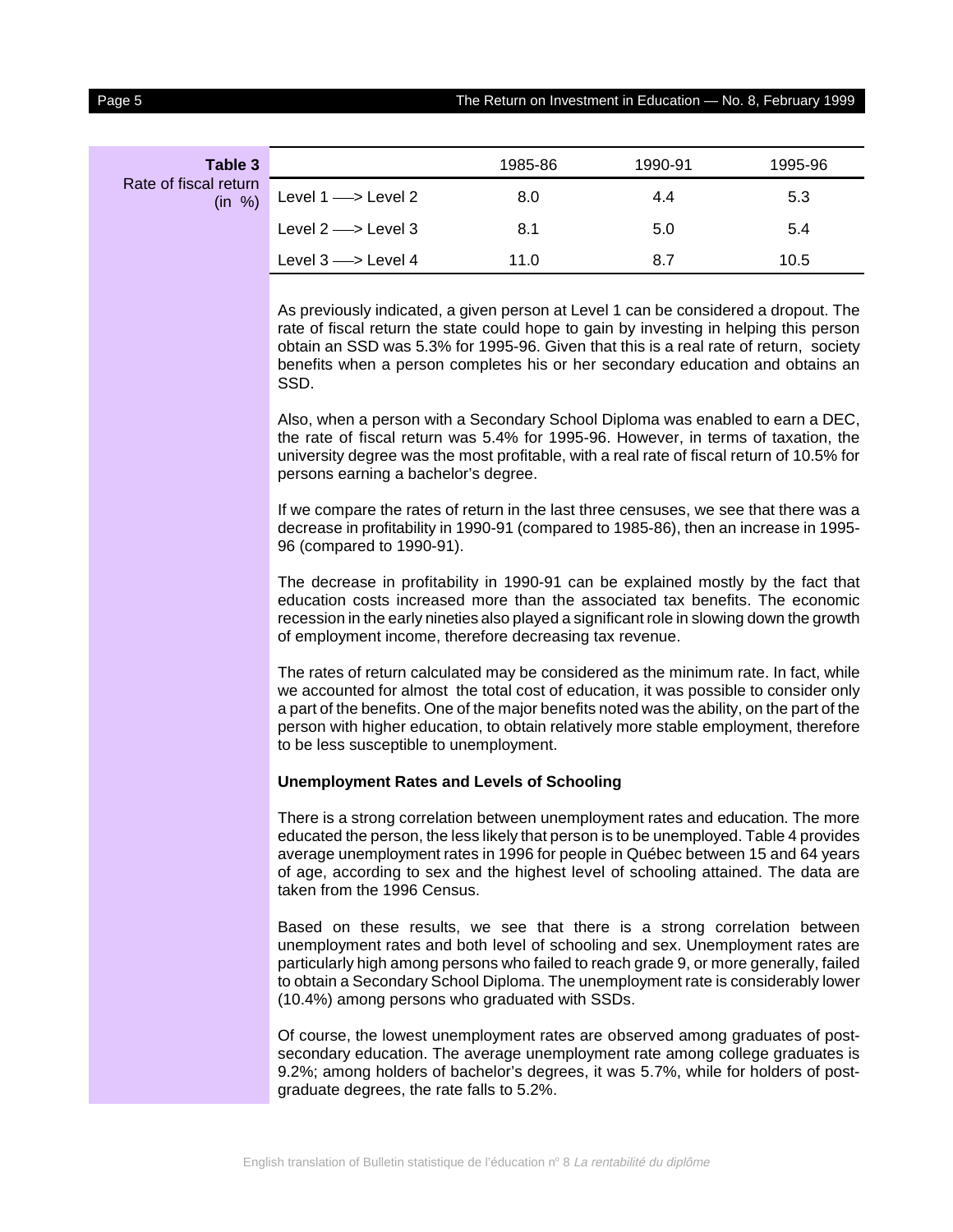Note that unemployment rates among women are lower than those of their male counterparts for each level of schooling considered (with the exception of postgraduate university degrees, where unemployment rates are identical).<sup>1</sup>

| Table 4                           | Highest level of schooling                              | Men  | Women | Together |
|-----------------------------------|---------------------------------------------------------|------|-------|----------|
| Unemployment rates in<br>1996 (%) | Less than grade 9                                       | 19.7 | 17.4  | 18.9     |
|                                   | Grade 9 to 11 without Secondary<br>School Diploma (SSD) | 16.8 | 15.4  | 16.2     |
|                                   | Grade 9 to 11 with SSD                                  | 11.2 | 9.5   | 10.4     |
|                                   | Trade school education with diploma                     | 11.3 | 9.0   | 10.5     |
|                                   | College education with diploma (DEC)                    | 9.8  | 8.5   | 9.2      |
|                                   | University education without graduation                 | 13.4 | 11.4  | 12.5     |
|                                   | University education with certificate                   | 10.3 | 8.6   | 9.4      |
|                                   | University education with bachelor's<br>degree          | 5.9  | 5.6   | 5.7      |
|                                   | University education with post-graduate<br>degree       | 5.2  | 5.2   | 5.2      |
|                                   | Average                                                 | 11.8 | 9.9   | 11.0     |
|                                   |                                                         |      |       |          |

These unemployment rates cover the total population between 15 and 64 years of age. However, as expected, unemployment rates vary considerably when data from different age groups are compared. Graph 2 illustrates the relationship between average unemployment rates per age group and highest level of schooling.

This graph shows that the relationship between unemployment rates and level of schooling is consistent in every age group and overall (with the exception of lower age groups in post-secondary education): $^2$  the higher a person's level of schooling, the less likely he or she is to be unemployed, regardless of age or sex.

Given that workers with less schooling are more likely to collect unemployment insurance benefits, it may be concluded that lower education levels account for part of these expenditures. That many young people drop out of school before completing their SSDs is particularly costly for society, given the very high rate of unemployment among young people in these circumstances.

It must be pointed out that in addition to difficulties breaking into the job market, young people with lower education tend to be unemployed for longer periods and to hold jobs that are less interesting and far more unstable.

<sup>1.</sup> If we compare unemployment rates in the last three Censuses (1986, 1991 and 1996) according to level of schooling and sex, we see that the data reveals a constant improvement in employment status for women. In 1986, unemployment rates among women were higher than those for men. By 1991, the rates were quite similar for men and women. Finally, in 1996, unemployment rates were lower among women.

<sup>2.</sup> This relationship cannot be verified in the case of lower age groups in post-secondary education, owing to the belated entry into the job market of graduates from these educational levels.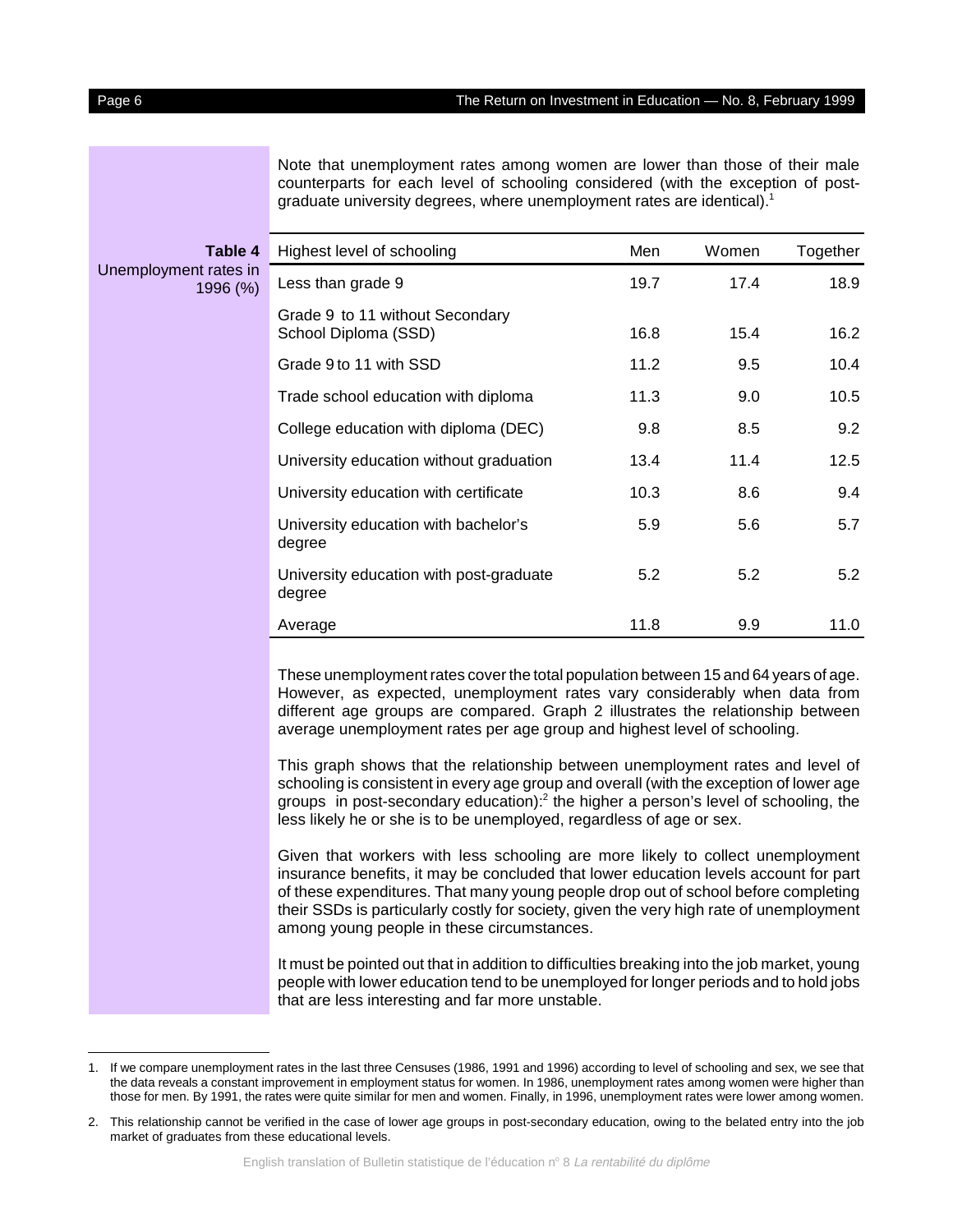## **Graph 2**

Unemployment rates according to age group and highest level of schooling for 1996



### **Welfare**

If a person with less schooling is more likely to be unemployed, the probability that this person will one day receive welfare benefits is also higher. In fact, adults collecting welfare benefits are on average considerably less educated than the overall adult population.

**Table 5** Breakdown of welfare recipients and the general population of Québec by level of schooling (in %)

| Level of schooling       | Welfare recipients | Total population |  |
|--------------------------|--------------------|------------------|--|
| Less than grade 9        | 34.5               | 20.2             |  |
| Grade 9 to 11            | 51.7               | 37.0             |  |
| Post-secondary education | 13.8               | 42.8             |  |
| Total                    | 100.0              | 100.0            |  |
|                          |                    |                  |  |

Table 5 compares the distribution of welfare recipients between the ages of 25 and 64 and the general population by level of schooling. The data on welfare recipients are taken from the consolidated social assistance file (obtained from the Ministère de la Sécurité du revenu<sup>1</sup>) while overall data on the population of Québec are taken from the 1996 Census.

<sup>1.</sup> The adult recipients of welfare benefits are from June 1996 and the data have been provided by the Direction de la recherche, de l'évaluation et de la statistique of the Ministère de la Sécurité du revenu.